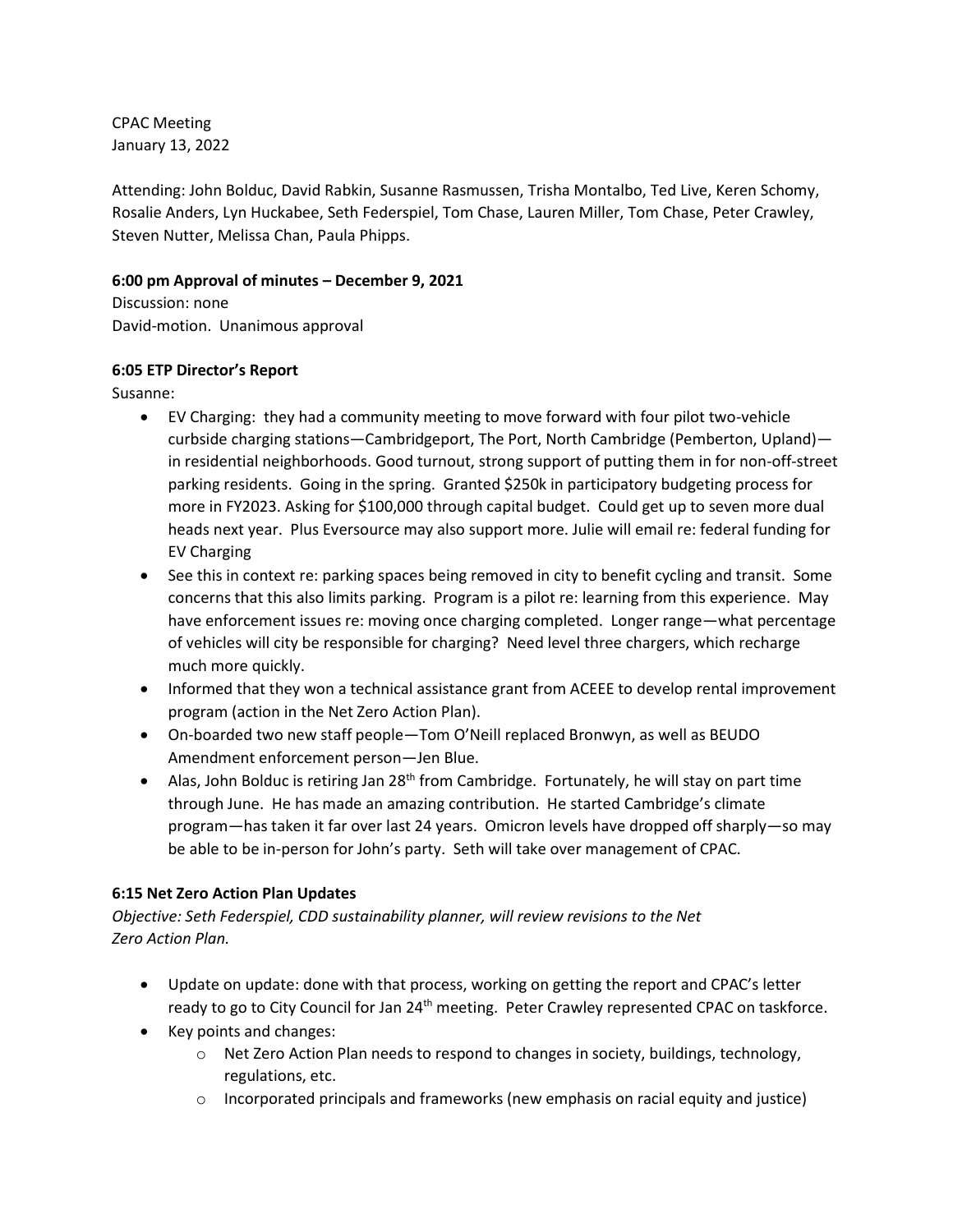- **Increasing importance of addressing both equity and climate change in** tandem—closely linked. Work in process. Each action is assessed through equity lens.
- Real concern re: speeding up actions
- o We are not on downward trajectory we need to be.
- o Assessed status of each of the actions of the original ZNAP to see how to prioritize/deprioritize actions going forward based on how effective they were.
- o Compared 2015 vs. 2021 actions—shortened list (good—more effective, streamlined plan). For example, removed Action Category 5.
- o Additional changes in Actions 1-4 are listed in slide deck.

### **Discussion:**

- Timeline of different actions? E.g., access to renewable energy through aggregation, private landlords buying renewable energy. Timeline and volumes over time?
	- $\circ$  For each action, summary slide provides overview of action, explanation of how impacts emissions over time (enabling actions vs. direct actions), and activities, equity lens, and cross-cutting issues.
	- $\circ$  Full report has a Gantt chart with all activities, then model of associated GHG reductions.
- What is the degree to which CPAC's letter has been addressed in new draft? What is process going forward once this report has been submitted? Who does what to address our recommendations? We're an advisory body, not regulatory body, but at the same time we want to provide feedback to a process at a time when it's useful. Are there CPAC recommendations that were rejected?
	- o Process to date: draft report was submitted to Taskforce; CPAC provided comments and letter to City Manager
	- o Had additional Taskforce meeting on incorporating all remaining feedback; made a round of edits to the plan and report to reflect that feedback. Added introductory language re: urgency, need to push pace of reductions.
	- $\circ$  Need to continue to adapt and more quickly than every five years. Keep looking for new resources, policies, and technologies. Next five year review will start in 2025.
	- $\circ$  Final comment was around accountability and measurement to make sure we reflect progress as we go. Additional staff capacity will really help. Creating metrics to track plan as we go. This is the FY2020 annual report. Will have annual reports FY2021 on.
- Projections were that we weren't going to meet 2030 target, will ultimately make 2050 based on strategies. Final report does include both reaching 2030 and 2050 targets. What actions helped close the gap?
	- $\circ$  Skepticism from City Council that NZAP is aggressive enough. CPAC should consider whether it stands behind NZAP or whether we want to weigh in on how Council should adopt and act on NZAP going forward. CDD will do the work to carry plan forward as laid out. If we don't think it's aggressive enough, we should say so.
- Our letter was based on the prior version of the plan. It stands until we re-evaluate the revised report.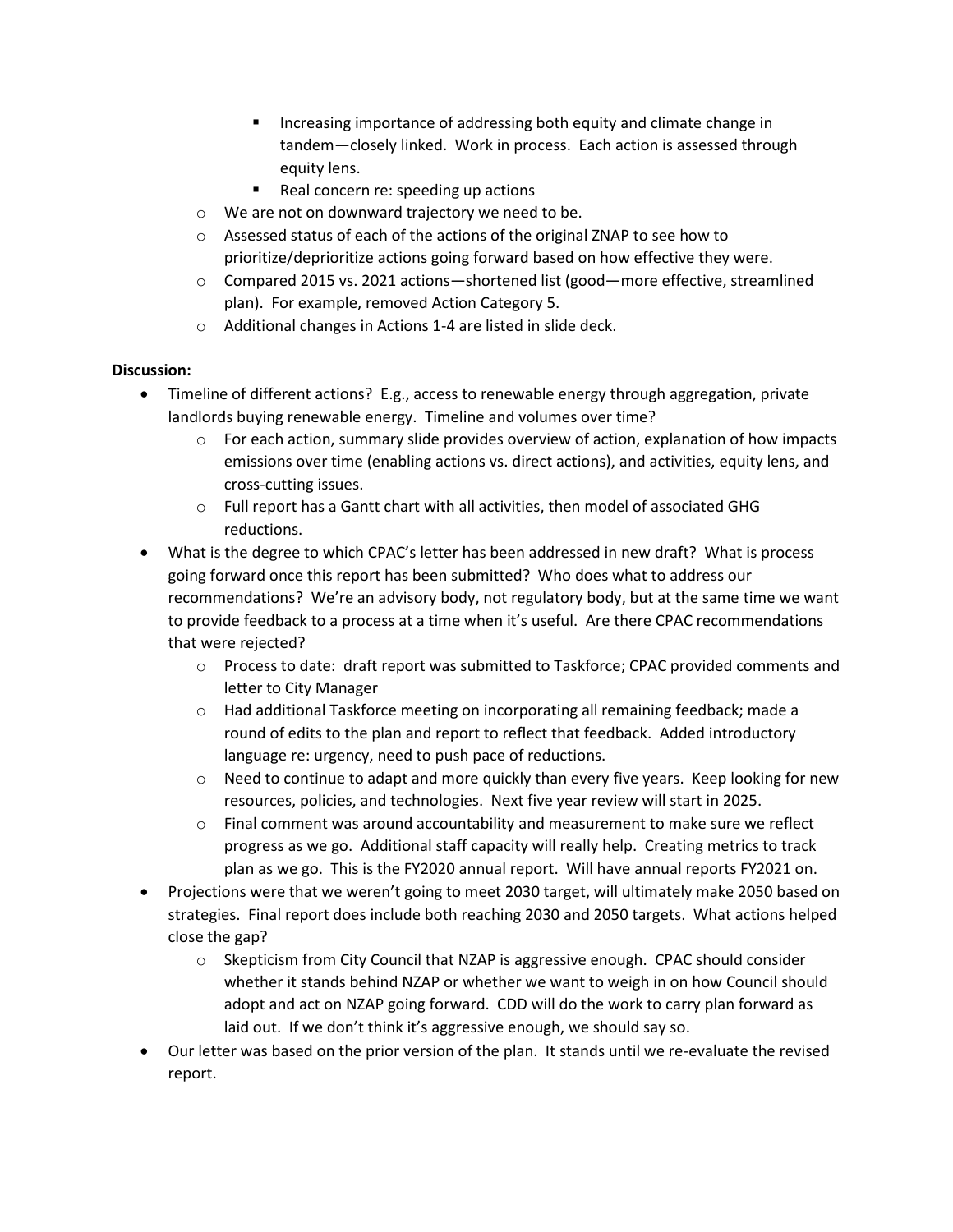- $\circ$  Peter has seen final report. We should see it as a framework, collection of actions that roll up into a certain level of reductions. As a framework, it's complex because the problem is complex, and there's a lot of good work there. When we get to specific areas, e.g., BEUDO, we want some changes (mandatory vs. voluntary, speed up actions) that we've opined on already.
- o The biggest change is that we're now meeting the 2030 goal, and that's good. What do we have to accomplish between now and 2030 to make that come true? What do we have to achieve in terms of e.g., Massachusetts RPS, electrification of buildings—need to go to modeling and look at key assumptions to make sure we can realistically achieve these goals.
- $\circ$  Seth: working out specific metrics and indicators is part of the implementation work. The model only shows relative impact actions to each other, sense of our trajectory. Need to get better actual data to give more precision than planning document provides.
- o Will track actions and impacts better than over first five years.
- Lauren: question re: reporting, tracking, engaging CPAC. Is there a way to make it easier for staff to report to us? We see a lot of report writing—is that taking too many resources vs. implementing the plan?
	- o Great point.
- Keith: question relates to charts that show assumptions. What's important is to understand whether they're from recent data vs. old data that may be less accurate.
- Paula: big picture question: now that two things are happening: GHG emissions are going up again; the ability to accurately calculate carbon sequester in soil has increased. It's possible we could do emissions reduction through covering bare ground—how could this be included in calculations? Great deal of potential re: emissions and cooling.
	- o John—looked at carbon sequestration re: tree plantings and it's insignificant vs. emissions. Difficult to do in urban area like Cambridge.
- Lyn: Lauren's topic re: creating more work when we don't have the sense of the big picture. CDD did a great job of putting all our climate initiatives in one place—need to put meeting conversations in that context so we can keep track of where things are vs. having too many report outs. Keep CPAC focused, help us manage information.
- Steven: uplift Paula's comments re: trees and plantings. Need to make the space for trees. Even if emissions aren't effectively limited by trees, there are many other good reasons to have them.
	- o John: Agreed
- Seth: goal is to move plan forward into implementation. Would be helpful to have CPAC's support for moving forward instead of getting it stuck in the planning processs. Showed model underlying NZAP.
	- o Did not capture CPAC conversation around the model
	- $\circ$  Concern: energy efficiency isn't going to fully get us to net zero—need to focus on changing energy sources along with decreasing demand. Can't rely on demand going down to get there.
	- $\circ$  This is a high level framework—model suggests false precision. It's more a framework of the universe of activities we need to take—as we implement, we'll see what makes the most difference.